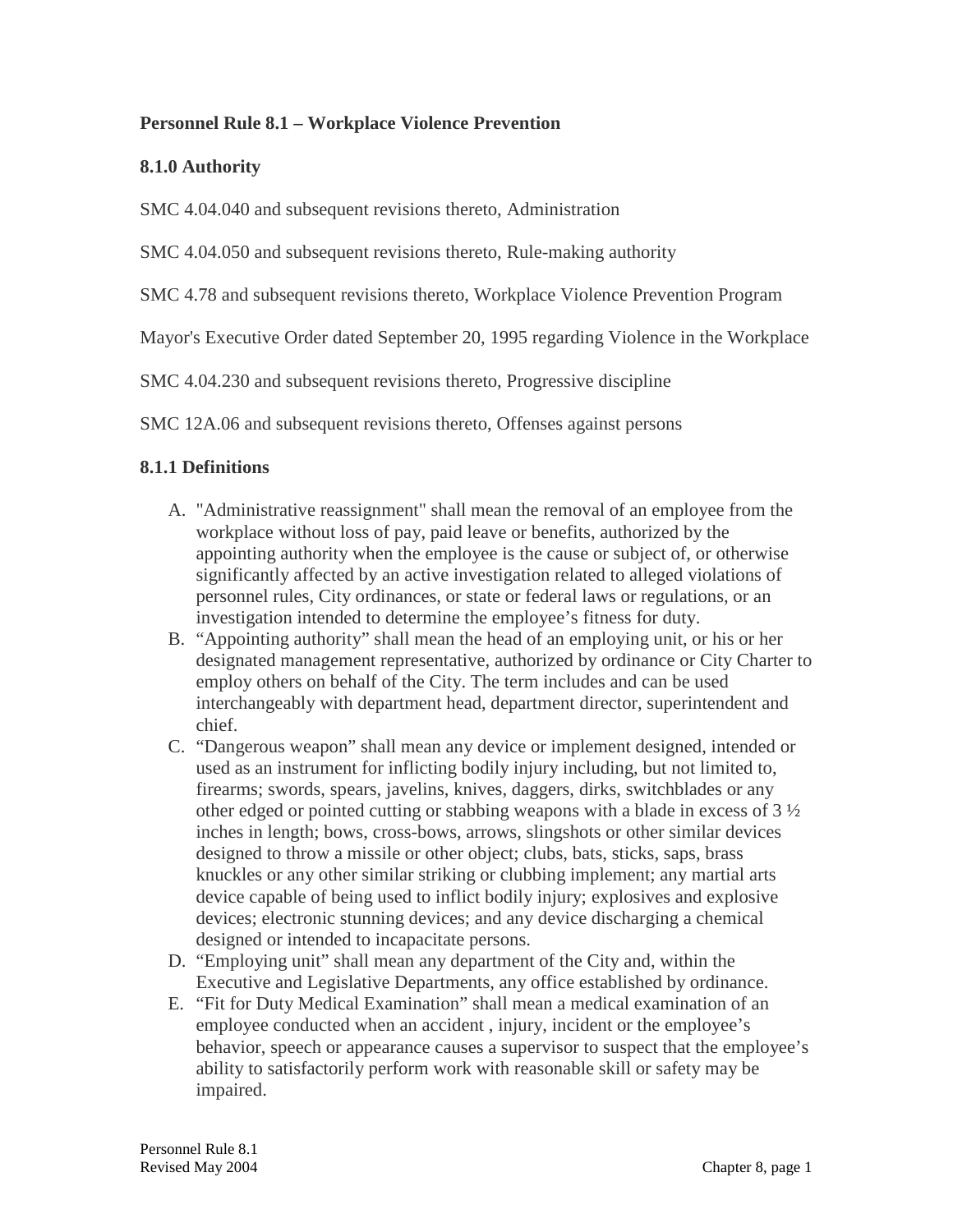- F. "Seattle Human Resources Director" shall mean the head of the Seattle Department of Human Resources or his or her designated management representative.
- G. "Regularly appointed employee" shall mean an employee with an exempt, probationary or regular appointment to a position of City employment.
- H. "Retaliation" shall mean adverse acts taken against an individual because he or she has complained about workplace violence, has participated in an investigation of workplace violence, or has supported another individual who has complained about workplace violence.
- I. "Workplace" shall mean the building or work area constituting the principle place where work is performed or assigned, including common areas and private or personal work areas; any remote area where an employee is engaged in official business; and any vehicle, either employer- or privately owned, when used for official business purposes.
- J. "Workplace violence" shall mean threats or threatening behavior when such activities occur in or arise from the work place, including but not necessarily limited to:
	- 1. Assault—a physical or verbal attack;
	- 2. Physical harassment—a threat to do harm to another person's physical or mental health or safety with the intent to annoy or alarm that person, including but not limited to obscene phone calls, stalking and unlawful coercion;
	- 3. Verbal harassment—a verbal threat toward persons or property, the use of vulgar or profane language toward others, disparaging or derogatory comments or slurs, offensive sexual flirtations and propositions, verbal intimidation, name-calling; and
	- 4. Visual harassment—posters, cartoons, publications (including electronic publications), drawings or similar materials that are intended to be derogatory or offensive; or threatening or offensive gestures;

# **8.1.2 Application of this Rule**

- A. This Rule applies to regularly appointed employees.
- B. For regularly appointed employees who are represented under the terms of a collective bargaining agreement, this Rule prevails except where it conflicts with the collective bargaining agreement, any memoranda of agreement or understanding signed pursuant to the collective bargaining agreement, or any recognized and established practice relative to the members of the bargaining unit.
- C. This Rule does not apply to employees who are employed under the terms of a grant that includes provisions that conflict with this Rule. Such workers are subject to applicable federal, state and local laws.
- D. This Rule does not apply to individuals hired by the City on an interim, on-call, seasonal or temporary basis, or for a work schedule of fewer than 20 hours per week; nor does it apply to individuals hired under contract to the City. Such workers are subject to applicable federal, state and local laws.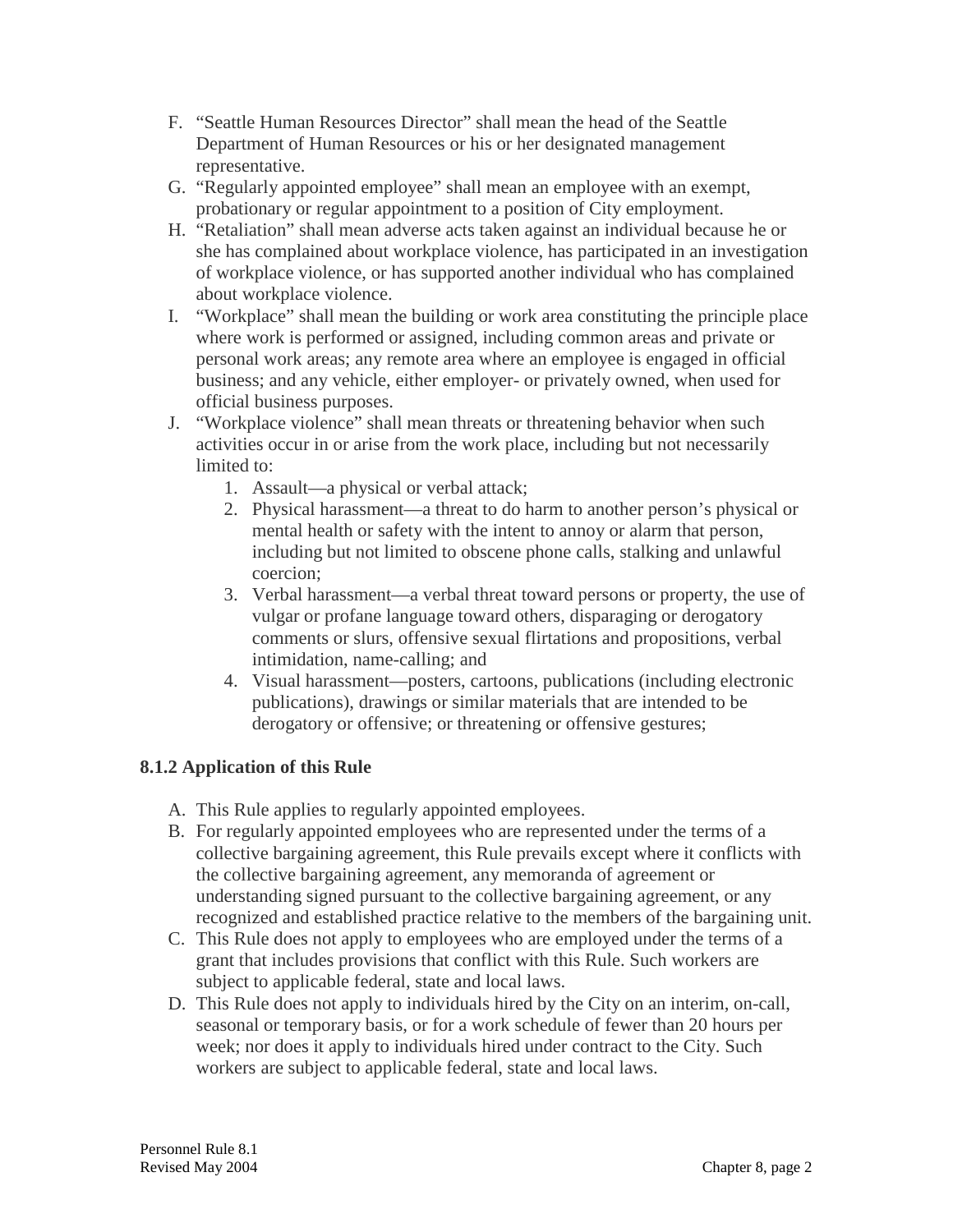E. Appointing authorities may establish written policies and procedures for the implementation and administration of this Rule to facilitate the management of the personnel systems within their employing units, provided that such procedures do not conflict with the provisions of this Rule.

## **8.1.3 Workplace Violence Prevention Policy**

- A. The City of Seattle shall not tolerate workplace violence by or against its employees, its customers or clients, or by visitors to its workplaces. Employees who violate this Rule shall be subject to prompt and appropriate disciplinary action and may be subject to additional penalties under the laws of the City of Seattle and the State of Washington. In addition, an employee who commits or threatens to commit acts of workplace violence may be required to undergo a fit for duty medical examination to determine if the employee is fit to work or presents a safety risk to him or herself or to others.
- B. Except as provided by Rule 8.1.3 C, the possession and use of dangerous weapons by employees or by visitors while on City property, conducting City business, or while in a City vehicle is prohibited.
	- 1. Employees who carry dangerous weapons in their personal vehicles are prohibited from bringing or leaving those vehicles on City property or using those vehicles in the conduct of official City business.
	- 2. Employees may carry mace or pepper spray for their personal protection onto City property, except where specifically prohibited, as long as those devices are concealed from sight and stored in a secured compartment. Except for employees specifically allowed to use mace or pepper spray in the normal course of their duties, the use of these substances is prohibited and subject to disciplinary action.
- C. Employees who are authorized to possess dangerous weapons or carry firearms in the performance of their duties or under the authority of their commission shall use such weapons or firearms only in the manner and for the purposes authorized.
- D. Employees are encouraged to promptly report any threat or act of workplace violence whether or not any physical injury has occurred. Such reports shall be taken seriously, dealt with appropriately, and, except as required by law, treated as confidential to the extent that it does not hinder the investigation or resolution of the report.
- E. The City prohibits and shall not tolerate retaliation against an employee who in good faith files a complaint of workplace violence or provides any information about such complaint.

### **8.1.4 Citywide Workplace Violence Prevention Program**

A. The Seattle Human Resources Director shall implement a Citywide Workplace Violence Prevention Program, to include program guidelines and procedures for security assessment, prevention and control; training, reporting and responding to workplace violence incidents; and record-keeping.